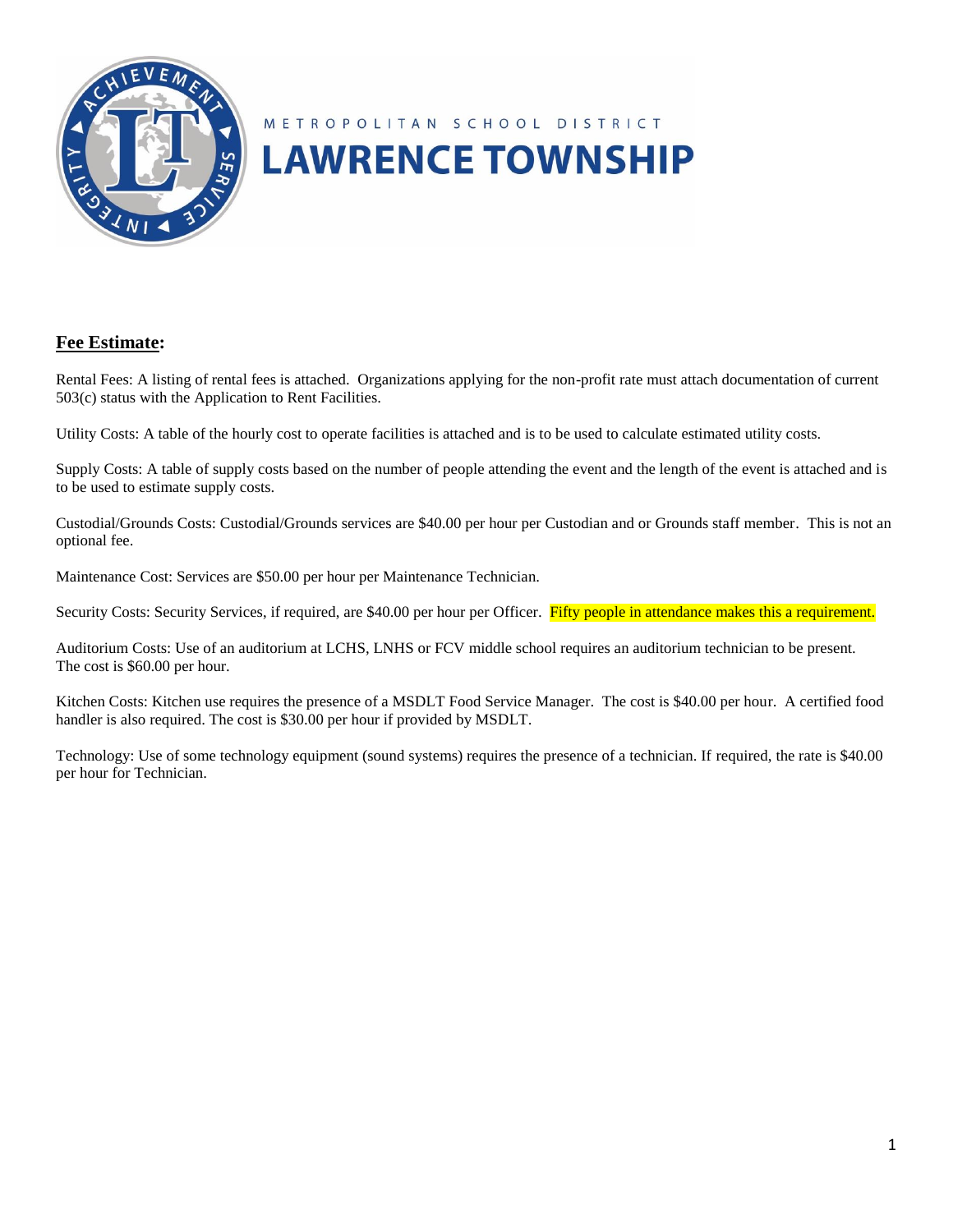# **Class of Organization**

*The Superintendent or designee will have the authority to designate/approve the class of each organization.*

## **Class 1 – Use of facilities by community groups and designated school related support organizations/activities**

Community groups that request to use school facilities on a relatively limited basis such as homeowners groups, established community organizations and local service organizations, PTO, Academic/Athletic and Band Boosters and MSDLT Foundation. There will be no charge for this use.

### **Class 2 – Use of facilities by student organizations**

Student related groups shall include such organizations as Scouts, 4-H, LTBBL, youth leagues that are 80% MSDLT kids, IHSAA and ISSMA may be granted use of specific school facilities. Class 2 groups will have the rental fee waived but will pay any direct costs incurred by the school district associated with this use. These costs could include utility costs beyond those associated with un-occupied mode, operational supply costs, custodial fees and security costs.

### **Class 3 – Use of facilities by not-for-profit groups**

Not-for-profit groups may be granted use of specific school facilities at the not-for-profit rental rate. In addition, Class 3 groups will pay any direct costs incurred by the school district associated with this use. These costs could include utility costs beyond those associated with un-occupied mode, operational supply costs, custodial fees and security costs.

### **Class 4 – Use of facilities by any private for-profit agency**

For-profit agencies may be granted use of specific school facilities at the for-profit rental rate. In addition, any direct costs incurred by the school district associated with this use will be paid by the for-profit agency. These costs could include utility costs beyond those associated with un-occupied mode, operational supply costs, custodial fees and security costs.

### **Class 5 – Use of facilities by city, county, state or federal units**

Governmental units shall be charged only direct cost to the school district that results from this use. These costs could include utility costs beyond those associated with un-occupied mode, operational supply costs, custodial fees and security costs. The rental fee is waived.

#### *ADMINITRATIVE GUIDELINES*

- 1. Schedule of fees and charges must be followed.
- 2. Payment must be made prior to usage.
- 3. MSDLT employees may not accept any compensation from any organization using MSDLT facilities. Contributions may not be accepted by school district employees. Donations, however, may be made directly to the school district.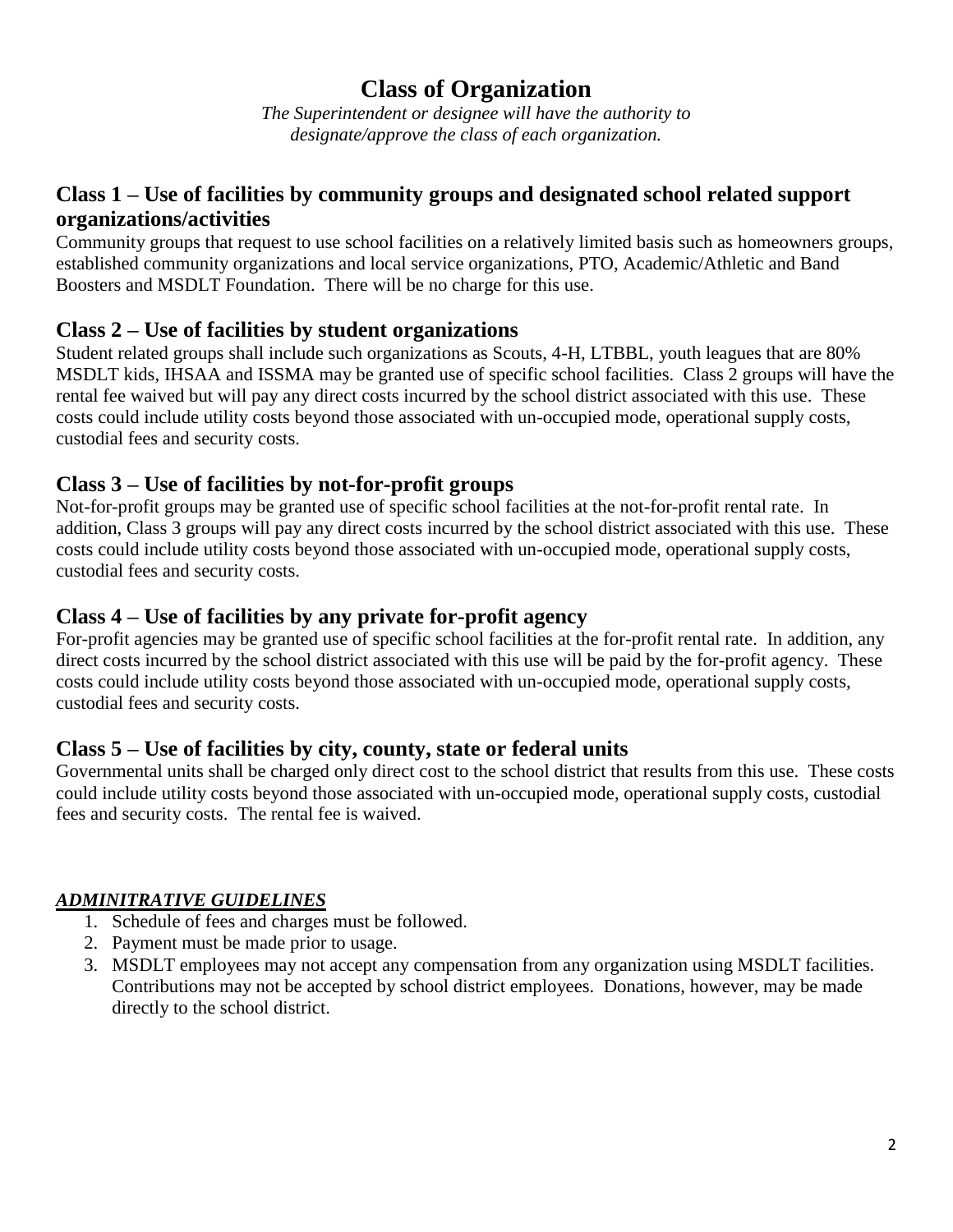#### *These are support document for your information and review. These do not need to be submitted with the application.* PERMIT FOR USE OF SCHOOL PROPERTY / <mark>SCHEDULE OF ROOM RENTAL FEES AND CHARGES</mark>

|    |                                             | Hourly Rate Non-Profit | <b>Hourly Rate Commercial</b> |  |
|----|---------------------------------------------|------------------------|-------------------------------|--|
|    | <b>ELEMENTARY</b>                           |                        |                               |  |
| a. | Cafeteria                                   | \$20.00                | \$40.00                       |  |
| b. | Kitchen                                     | \$35.00                | \$70.00                       |  |
| c. | Gymnasium                                   | \$20.00                | \$40.00                       |  |
| d. | Stage in Cafeteria/Gym                      | \$30.00                | \$60.00                       |  |
| e. | Classroom                                   | \$10.00                | \$20.00                       |  |
| f. | Media Center                                | \$20.00                | \$40.00                       |  |
|    | MIDDLE SCHOOL                               |                        |                               |  |
| a. | Cafeteria                                   | \$30.00                | \$60.00                       |  |
| b. | Kitchen                                     | \$40.00                | \$80.00                       |  |
| c. | Spectator Gymnasium (no Lockers)            | \$25.00                | \$50.00                       |  |
| d. | Spectator Gymnasium w/ Lockers              | \$40.00                | \$80.00                       |  |
| e. | Auxiliary Gym                               | \$25.00                | \$50.00                       |  |
| f. | Auditorium                                  | \$100.00               | \$200.00                      |  |
| g. | Auditorium with Stage and Equip.            | \$125.00               | \$250.00                      |  |
| h. | Little Theatre<br><b>LGI Room</b>           | \$80.00                | \$160.00                      |  |
| i. |                                             | \$20.00                | \$40.00<br>\$20.00            |  |
| j. | Classroom                                   | \$10.00                |                               |  |
|    | <b>HIGH SCHOOL</b>                          |                        |                               |  |
| a. | Cafeteria                                   | \$100.00               | \$200.00                      |  |
| b. | Kitchen                                     | \$40.00                | \$80.00                       |  |
| c. | Spectator Gymnasium (no Lockers)            | \$100.00               | \$200.00                      |  |
| d. | Spectator Gymnasium w/ Lockers              | \$150.00               | \$300.00                      |  |
| e. | Auxiliary Gym                               | \$75.00                | \$150.00                      |  |
| f. | Auditorium with Stage                       | \$125.00               | \$250.00                      |  |
| g. | Little Theatre                              | \$80.00                | \$160.00                      |  |
| h. | <b>LGI</b> Room                             | \$50.00                | \$100.00                      |  |
| i. | Classroom                                   | \$10.00                | \$20.00                       |  |
| j. | Pool - Must provide own Lifeguard           | \$250.00               | \$500.00                      |  |
|    | and documentation that you have             |                        |                               |  |
|    | done so.                                    |                        |                               |  |
|    | <b>CAREER CENTER</b>                        |                        |                               |  |
| a. | Cafeteria                                   | \$100.00               | \$200.00                      |  |
| b. | LGI room                                    | \$50.00                | \$100.00                      |  |
| c. | Classroom                                   | \$10.00                | \$20.00                       |  |
|    | <b>COMMUNITY AND ED CENTER</b>              |                        |                               |  |
| a. | Professional Development (200)              | \$125.00               | \$250.00                      |  |
| b. | Conference Room (10-12)                     | \$40.00                | \$80.00                       |  |
| c. | Small Group / Classroom (25-30)             | \$40.00                | \$80.00                       |  |
| d. | Cafeteria (125)                             | \$100.00               | \$200.00                      |  |
| e. | Auxiliary Gym - no Lockers                  | \$75.00                | \$150.00                      |  |
| f. | Spectator Gym - no Lockers                  | \$100.00               | \$200.00                      |  |
|    | <b>OUTSIDE AREAS-Event charge (per day)</b> |                        |                               |  |
| a. | Tennis Court                                | \$150.00               | \$300.00                      |  |
| b. | <b>Football Field LECC</b>                  | \$300.00               | \$600.00                      |  |
| c. | Football Field Middle School                | \$400.00               | \$800.00                      |  |
| d. | Football Field High School                  | \$2000.00              | \$4000.00                     |  |
| e. | <b>Baseball Diamond</b>                     | \$150.00               | \$300.00                      |  |
| f. | Soccer Field                                | \$150.00               | \$300.00                      |  |
| g. | Track                                       | \$150.00               | \$300.00                      |  |
|    | <b>NO RESTROOM ACCESS</b>                   |                        |                               |  |
|    | Port-o- lets must be self-provided          |                        |                               |  |
|    |                                             |                        |                               |  |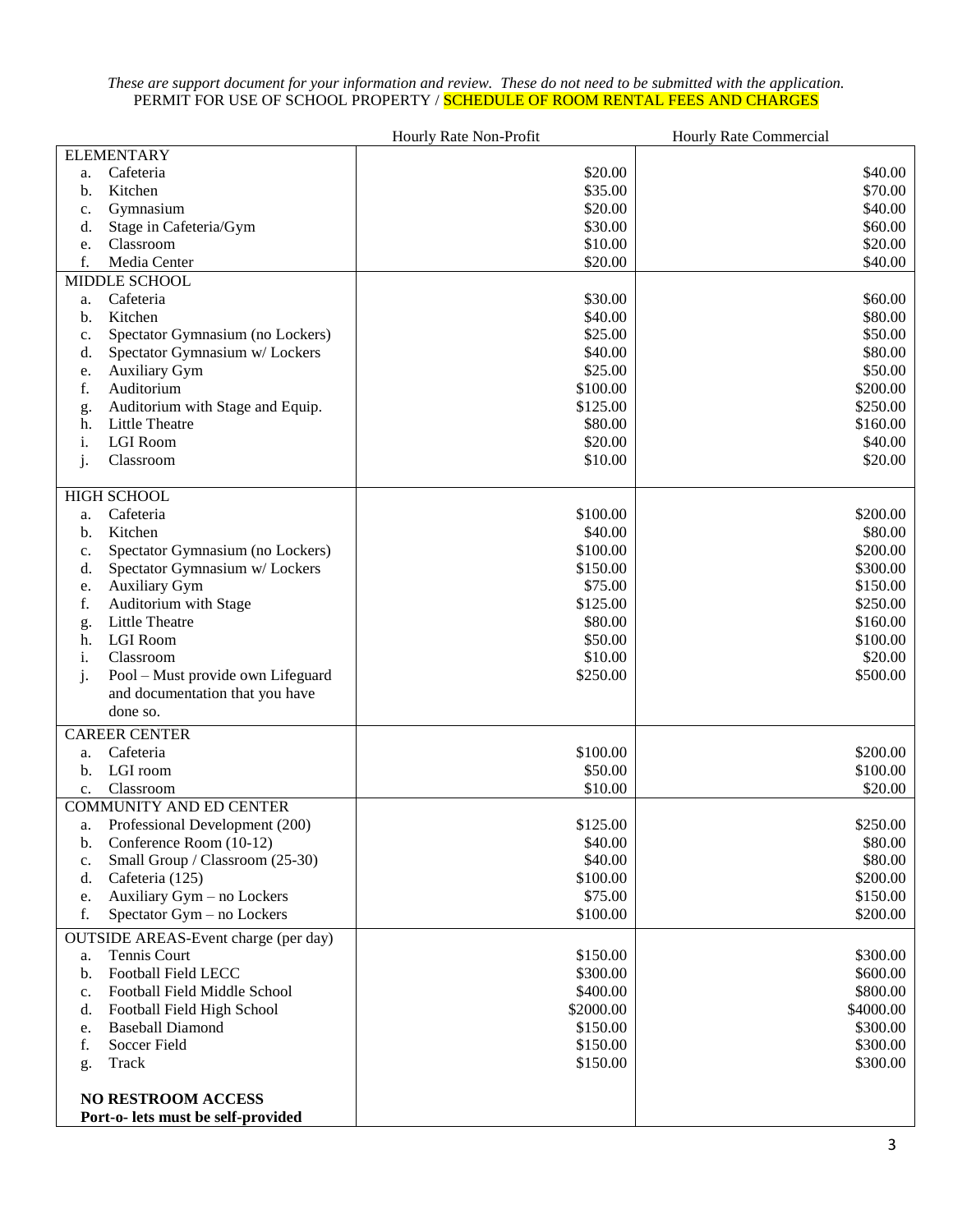# **Building Usage Permits / Custodial Supply Fee Table**

|             | < 100 | 100-150 | 151-200 | 201-250 | 251-300 | 301-350 | 351-400 | 401-450 | 451-500 |
|-------------|-------|---------|---------|---------|---------|---------|---------|---------|---------|
| $<$ 4 $hrs$ | 20    | 30      | 40      | 50      | 60      | 70      | 80      | 90      | 100     |
| 4-8hrs      | 30    | 45      | 60      | 75      | 90      | 105     | 120     | 135     | 150     |
| 8-12hrs     | 40    | 60      | 80      | 100     | 120     | 140     | 160     | 180     | 200     |
| 12-16hrs    | 50    | 75      | 100     | 125     | 150     | 175     | 200     | 225     | 250     |
| 16-20hrs    | 60    | 90      | 120     | 150     | 180     | 210     | 240     | 270     | 300     |
| 20-24hrs    | 70    | 105     | 140     | 175     | 210     | 245     | 280     | 315     | 350     |
| 24-28hrs    | 80    | 120     | 160     | 200     | 240     | 280     | 320     | 360     | 400     |
| 28-32hrs    | 90    | 135     | 180     | 225     | 270     | 315     | 360     | 405     | 450     |
| 36-40hrs    | 100   | 150     | 200     | 250     | 300     | 350     | 400     | 450     | 500     |
| 40-44hrs    | 110   | 165     | 220     | 275     | 330     | 385     | 440     | 495     | 550     |
| 44-48hrs    | 120   | 180     | 240     | 300     | 360     | 420     | 480     | 540     | 600     |
| 48-52       | 130   | 195     | 260     | 325     | 390     | 455     | 520     | 585     | 650     |
| 52-56       | 140   | 210     | 280     | 350     | 420     | 490     | 560     | 630     | 700     |
| 56-60       | 150   | 225     | 300     | 375     | 450     | 525     | 600     | 675     | 750     |
| 60-64       | 160   | 240     | 320     | 400     | 480     | 560     | 640     | 720     | 800     |
| 64-68       | 170   | 255     | 340     | 425     | 510     | 595     | 680     | 765     | 850     |
| 68-72       | 180   | 270     | 360     | 450     | 540     | 630     | 720     | 810     | 900     |
| 72-76       | 190   | 285     | 380     | 475     | 570     | 665     | 760     | 855     | 950     |
| 76-80       | 200   | 300     | 400     | 500     | 600     | 700     | 800     | 900     | 1000    |
| 80-84       | 210   | 315     | 420     | 525     | 630     | 735     | 840     | 945     | 1050    |
| 84-88       | 220   | 330     | 440     | 550     | 660     | 770     | 880     | 990     | 1100    |
| 88-92       | 230   | 345     | 460     | 575     | 690     | 805     | 920     | 1035    | 1150    |
| 92-96       | 240   | 360     | 480     | 600     | 720     | 840     | 960     | 1080    | 1200    |
| 96-100      | 250   | 375     | 500     | 625     | 750     | 875     | 1000    | 1125    | 1250    |
| 100-104     | 260   | 390     | 520     | 650     | 780     | 910     | 1040    | 1170    | 1300    |
| 104-108     | 270   | 405     | 540     | 675     | 810     | 945     | 1080    | 1215    | 1350    |
| 108-112     | 280   | 420     | 560     | 700     | 840     | 980     | 1120    | 1260    | 1400    |
| 112-116     | 290   | 435     | 580     | 725     | 870     | 1015    | 1160    | 1305    | 1450    |
| 116-120     | 300   | 450     | 600     | 750     | 900     | 1050    | 1200    | 1350    | 1500    |
| 120-124     | 310   | 465     | 620     | 775     | 930     | 1085    | 1240    | 1395    | 1550    |
| 124-128     | 320   | 480     | 640     | 800     | 960     | 1120    | 1280    | 1440    | 1600    |